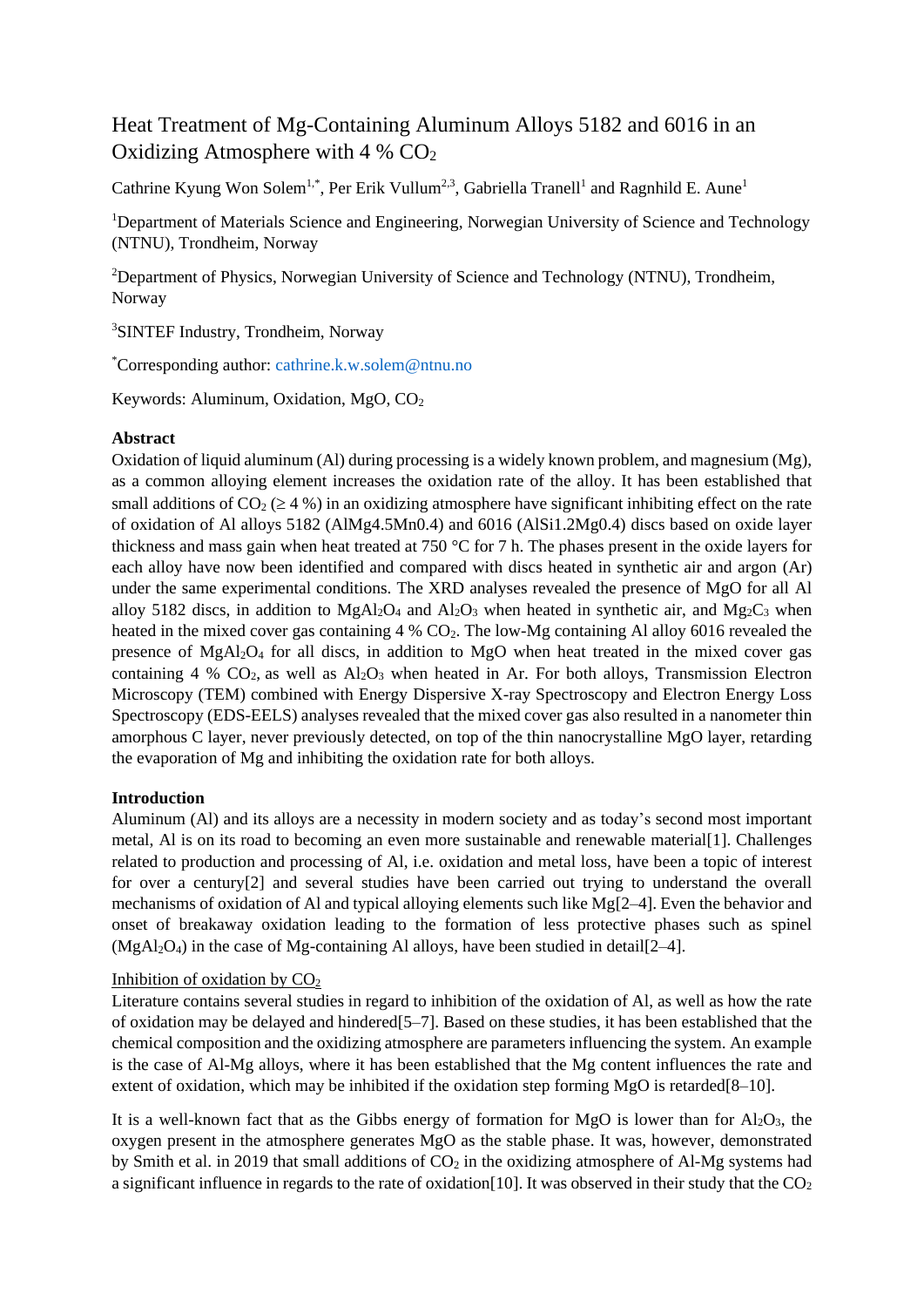in the cover gas was adsorbed on top of the MgO layer formed on the surface of the Al-Mg alloy, preventing further diffusion of Mg through the MgO layer, hence, inhibiting the rate of oxidation[10]. Similarly,  $CO<sub>2</sub>$  have been studied and found to have an important role in aqueous solutions, preventing oxidation and corrosion of Mg alloys due to the formation of insoluble products acting like a protecting film on the surface[11].

Several mechanisms for how the  $CO<sub>2</sub>$  and MgO surfaces interact have been proposed, and the behavior of CO<sup>2</sup> when physiosorbed, e.g. adsorbed to the surface by van der Waals forces at an already existing MgO surface, has also been investigated by Tosoni et al.[12]. Based on their founds, they suggest that a carboxylate complex or a carbonate, i.e.,  $CO_2^-$  or  $CO_3^2$ , may be the compounds present on the MgO surface. Alkali earth metal oxides in general, e.g. MgO and CaO, have been reported to be suitable recipients to  $CO<sub>2</sub>[13]$ , however, only for specific crystal orientations, e.g. orientation (100) in the case of MgO.

The present authors have previously studied the oxidation steps experienced by Al-Mg alloys in the casthouse during Al production, by exposing high- and low- Mg-containing alloys to different cover gases in controlled laboratory environments[9]. In this study, Al discs of the alloys 5182 (Al4.5Mg0.4Mn) and 6016 (Al1.2Si0.4Mg), were heat treated at 750 °C for 7 h in three different cover gases: i) 80 % synthetic air and 20 % Ar, ii) 99.999 % Ar and iii) 4 %  $CO<sub>2</sub>$ , 76 % synthetic air and 20 % Ar, referred to as synthetic air, Ar, and mixed cover gas containing  $4\%$  CO<sub>2</sub>, respectively[9]. For each alloy, three parallel disc samples were heat treated and later analyzed by Scanning Electron Microscope (SEM), Energy Dispersive x-ray Spectroscopy (EDS) and Electron Probe Micro Analyses (EPMA) to identify the surface morphology and the microstructure of the cross sections, as well as the chemical composition of the cross sections.

For the discs heat treated in synthetic air, MgAl2O<sup>4</sup> was established to have been formed in the case of the high Mg-containing Al alloy 5182, and MgO together with MgAl2O<sup>4</sup> for the low Mg-containing Al alloy 6016. When heat treated in pure Ar, however, a change in the elements present was observed for the Al alloy 5182 as only MgO was found to have been formed, however, both MgO and MgAl<sub>2</sub>O<sub>4</sub> for the Al alloy 6016 were still present. For the disc samples heat treated in the mixed cover gas containing 4 % CO2, a clear interphase in between the top layers was difficult to establish. It was, however, revealed higher concentrations of Mg and O close to the disc sample surfaces for both alloys, and it was confirmed that additions of small amounts of  $CO<sub>2</sub>$  in an oxidizing atmosphere had an inhibiting effect in regard to mass gain, as well as for the oxide layers thicknesses. It was challenging to investigate the overall mechanism of the inhibiting effect of the  $CO<sub>2</sub>$  and where the C had deposited due to the Cbonded chemicals in the epoxy resin used during sample preparations, se[e Fig. 1a](#page-2-0). In the present study, other characterization techniques will therefore be applied trying to study how the  $CO<sub>2</sub>$  behaves for both Al alloy systems.

# **Experimental procedure**

# X-Ray Diffraction (XRD)

All heat treated Al discs from previous work[9] of both alloys were examined by a D8 A25 DaVinci X-Ray Diffractometer (Bruker, Billerica, Ma, USA) to verify and confirm the previously obtained results by micrographic analyses. The oxidized discs were mounted in a deep sample holder with the use of clay, and it was made sure that the surface was parallel to the edge of the sample holder, see [Fig. 1b](#page-2-0)-d. Monochromatic CuK $\alpha$  photons with a wavelength of  $\lambda$ =1.54060 Å was used during the XRD scans. Each diffraction pattern was acquired with a step size of 0.013° and covered scattering angles 2θ over the range from 10-85°. The TOPAS (v5, Bruker Billerica, Ma, USA) software was used for the refinement of the results, using the Powder Diffraction Files (PDFs) from the ICDD-4+PDF-database.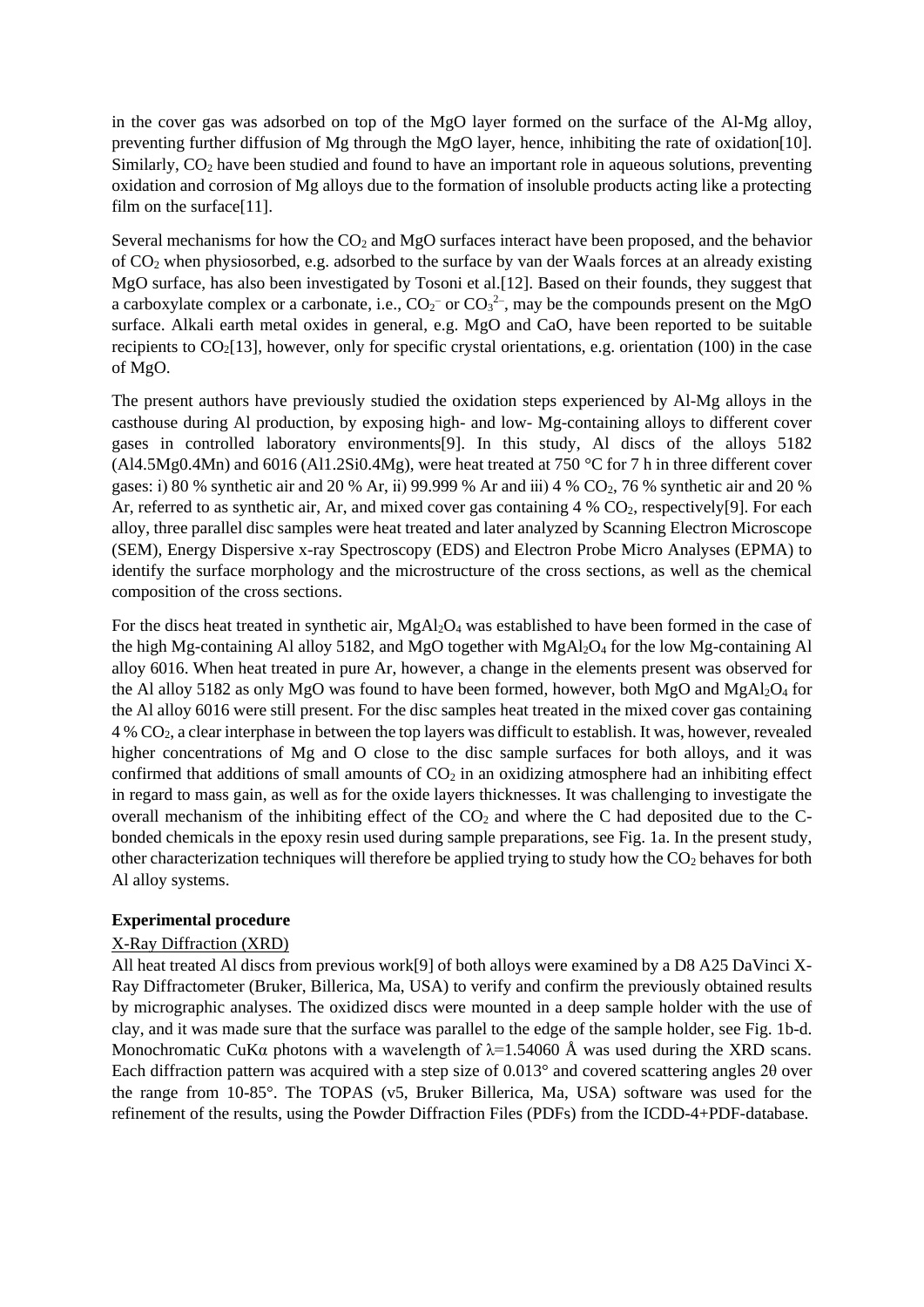

<span id="page-2-0"></span>*Fig. 1 : Sample preparation of heat treated Al alloy discs, where (a) show a cross section of a disc mounted in epoxy resin, and (b)-(d) show a sample mounted by clay in a deep sample holder (inner diameter 45 mm), seen from above, the side, and at an angled view.*

# Transmission Electron Microscopy (TEM)

The Al discs heat treated in the mixed cover gas containing  $4\%$  CO<sub>2</sub>, were further examined with the aim of identifying the role of  $CO<sub>2</sub>$  and its inhibiting effect on the rate of oxidation of Al alloys 5182 and 6016.

To avoid sample charging in the dual-beam Focused Ion Beam (FIB), a Cressington sputter coater was used to deposit a thin electrically conducting layer of Pt-Pd (80:20) on top of the Al alloy 5182 disc. No pre-coating was applied for the Al alloy 6016 disc sample. Subsequently, a Helios G4 UX FIB (FEI, Hillsboro, Or, USA) was used to prepare the TEM lamellae. The oxidized discs from both alloys were coated with two layers of C, of which the first layer was made by electron beam assisted deposition, and the second by  $Ga^+$  ion-beam assisted deposition. An accelerating voltage of 30 kV was initially applied during the coarse thinning. Final thinning was first done at 5 kV, before decreasing the voltage stepwise to 2 kV of either side of the TEM lamellae to minimize surface damage. Due to the characteristics of the precursor gas used during the carbon deposition, i.e. Naphthalene  $(C_{10}H_8)$ , the amorphous carbon-hydrogen composite layer is easily to distinguish from any pure C layer that may originate from the  $CO<sub>2</sub>$  atmosphere.

A double spherical aberration corrected Cold FEG JEOL ARM200FC microscope (JEOL Ltd., Tokyo, Japan), operated at 200 kV was used for the TEM analyses. Energy Dispersive x-ray Spectroscopy (EDS) and Electron Energy Loss Spectroscopy (EELS) were applied simultaneously using the Scanning Transmission Electron Microscopy (STEM) mode. The light elements such as C and O were better detected by EELS, while the heavier elements such as Al gave better results using the EDS. All STEM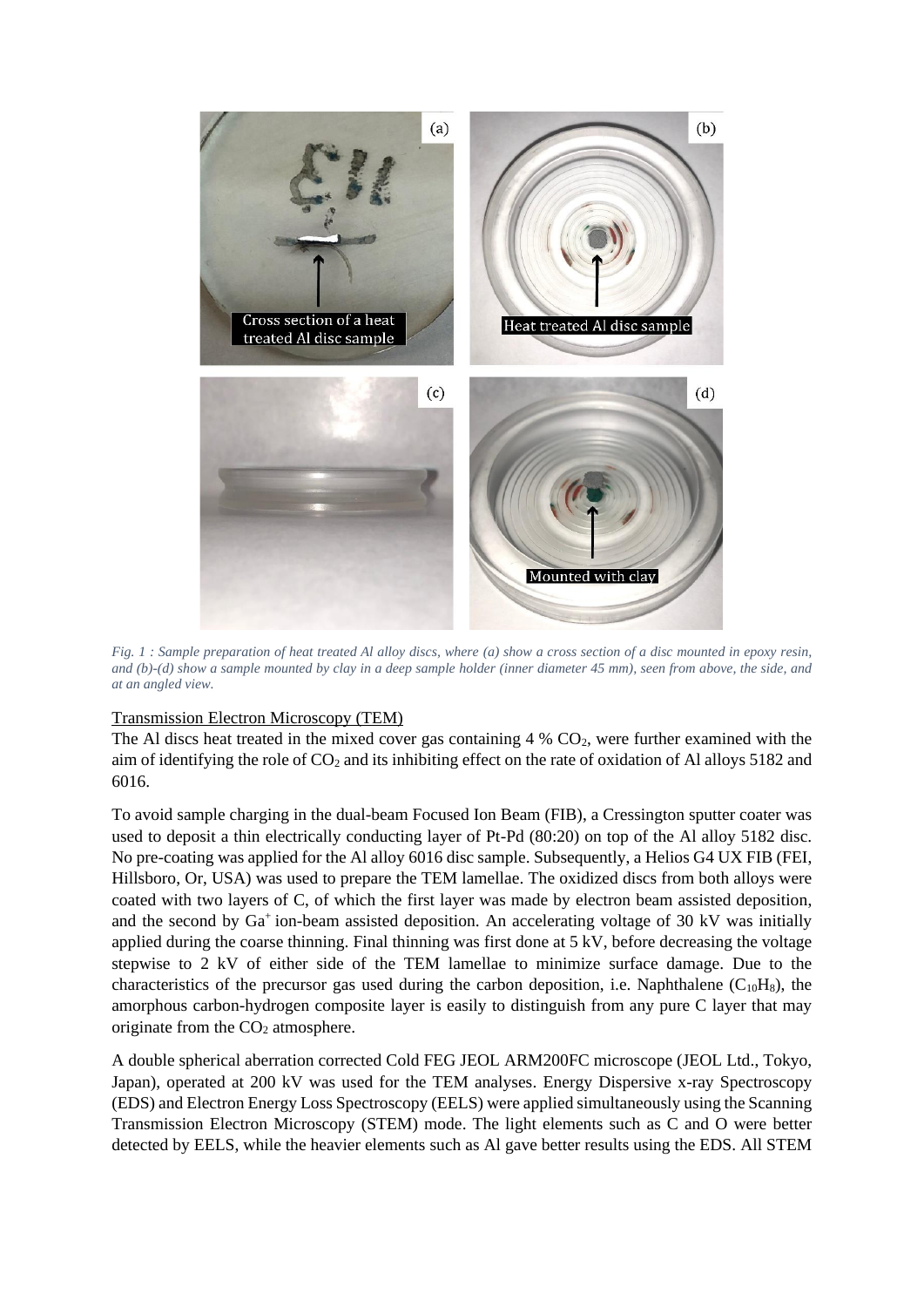images were taken using a High Angle Annular Dark Field (HAADF) mode to secure both precision and accuracy of the profiling.

#### **Results and discussion**

#### Characterization by XRD

A complete overview of the phases identified by XRD for both Al alloys 5182 and 6016 in the case of all three cover gases used in the present study, is presented in [Tab. 1.](#page-3-0) As can be seen from the table, the XRD analyses confirms the observations from previous analyses obtained by EDS and EPMA reported elsewhere by the present authors[9].

For the high Mg-containing Al alloy 5182 heat treated in synthetic air, MgO (magnesium oxide) and MgAl<sub>2</sub>O<sub>4</sub> (spinel), as well as  $Mg_{0.388}Al_{2.408}O_4$  (defect spinel) and  $Al_2O_3$  (aluminum oxide) were identified to have been formed, and cubic MgO crystals and Al when heat treated in Ar. It is believed that for the disc sample heat treated in Ar, the oxidation process of MgO reached steady state conditions, as the partial pressure of  $O_2$  was not sufficient to cause breakaway oxidation at 750 °C when the holding time was restricted to 7 h, as seen for the disc sample heat treated in synthetic air. For the disc sample heat treated in the mixed cover gas containing  $4\%$  CO<sub>2</sub>, cubic MgO crystals were identified to have been formed by the XRD analysis, in addition to small amounts of  $Mg_2C_3$  (magnesium carbide). It is in this case believed that a rougher surface with clear defects might have caused splitting of the  $CO<sub>2</sub>$ molecules and therefore caused  $Mg_2C_3$  and  $O_2$  to further react with the Mg vacancies present in the system forming other Mg, Al and O containing phases. It was, however, not identified neither  $MgA<sub>2</sub>O<sub>4</sub>$ ,  $Mg_{0.388}Al_{2.408}O_4$  nor  $Al_2O_3$  by the XRD to have been formed, which is believed to be due to the formation of a protective C layer resulting from the  $CO<sub>2</sub>$  present in the cover gas, delaying any diffusion of  $O<sub>2</sub>$  and potential oxidation reactions.

For the low Mg-containing Al alloy 6016 heat treated in synthetic air, only MgAl<sub>2</sub>O<sub>4</sub> was identified to have been formed, which is believed to be due to complete breakaway oxidation, i.e. the MgO from the first oxidation step continues to oxidize with Al forming MgAl2O4. This correlates partly with previous founds, as no mapped areas with only Mg and O indicating the formation of MgO, were reported from Solem et al.[9]. When heat treated in Ar, however, MgO was detected together with  $MgAl<sub>2</sub>O<sub>4</sub>$  and Al2O3, indicating that the breakaway oxidation has partly occurred. For the disc sample heat treated in the mixed cover gas containing 4 %  $CO<sub>2</sub>$ , MgO and MgAl<sub>2</sub>O<sub>4</sub> were identified to have been formed, revealing the absence of magnesium carbides. It is believed that all of the small amounts of Mg present in the alloy was oxidized and partly caused breakaway oxidation.

Further analysis of both Al alloys 5182- and 6016-discs heat treated in the mixed cover gas containing 4 % CO<sup>2</sup> is necessary to investigate the oxide layers and phases present being formed in more detail, and to explore the knowledge on the mechanism behind the formation and transformation between phases.

| Al    | Cover gas                                    | Phases present |     |                                  |                           |           |           |
|-------|----------------------------------------------|----------------|-----|----------------------------------|---------------------------|-----------|-----------|
| alloy |                                              | Al             | MgO | MgAl <sub>2</sub> O <sub>4</sub> | $Mg_{0.388}Al_{2.408}O_4$ | $Al_2O_3$ | $Mg_2C_3$ |
| 5182  | i) 80 % synthetic air, 20 % Ar               |                | X   |                                  |                           |           |           |
|       | ii) 99.999 % Ar                              |                |     |                                  |                           |           |           |
|       | iii) 4 % $CO2$ , 76 % synthetic air, 20 % Ar | $\mathbf{x}$   | X   |                                  |                           |           |           |
| 6016  | i) 80 % synthetic air, 20 % Ar               |                |     |                                  |                           |           |           |
|       | ii) 99.999 % Ar                              |                |     |                                  |                           |           |           |
|       | iii) 4 % $CO2$ , 76 % synthetic air, 20 % Ar | X              |     |                                  |                           |           |           |

<span id="page-3-0"></span>*Tab. 1 Phases identified by X-Ray Diffraction (XRD) of aluminum (Al) alloys 5182 and 6016 heat treated in three different cover gases.*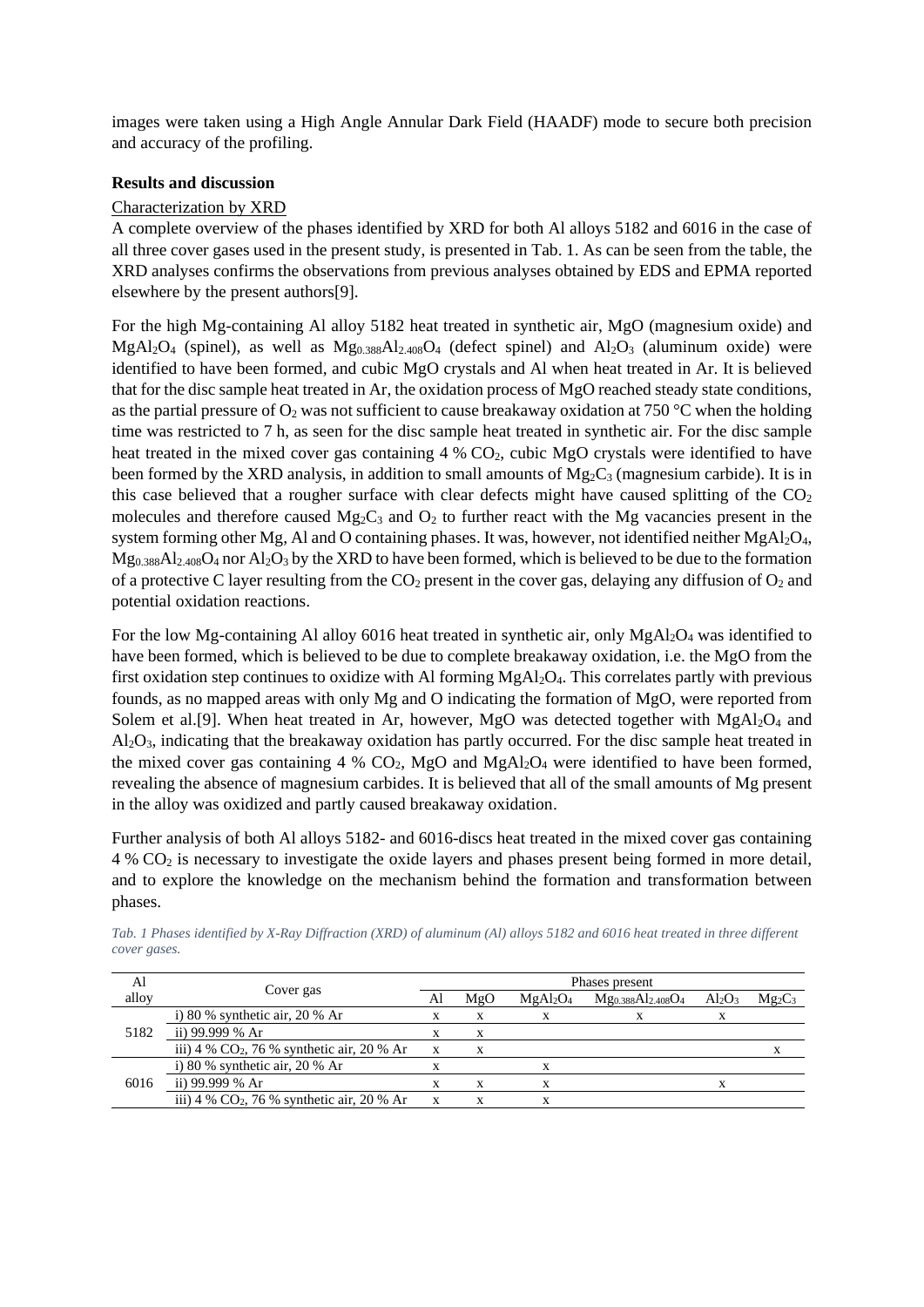# Microscopy analyses through TEM

To further evaluate the phases present in the oxidized Al alloy discs 5182 and 6016 heat treated in the mixed cover gas containing  $4\%$  CO<sub>2</sub>, FIB followed by TEM and EDS-EELS analyses was carried out.

In [Fig.](#page-4-0) 2a the cross section lamella made by FIB of the high Mg-containing Al alloy 5182 disc is presented. As can be seen from the figure, the deposited C layers, resulting from the sample preparation, were identified together with the Pt/Pd coating used to avoid sample charging. When looking further at the cross section of the sample itself, it is seen that there are MgO crystals (light gray crystals marked by purple box and arrows) present in the Al bulk (dark gray areas marked by green box). Closer to the surface, a dense, continuous nanocrystalline MgO layer can also be seen, confirming not only previously reported EDS and EPMA results[9, 10], but also the presently obtained XRD results.



<span id="page-4-0"></span>*Fig. 2 Cross section of the Al alloy 5182 where (a) shows a secondary electron cross section SEM image of the disc sample after preparation by Focused Ion Beam (FIB), and (b) bright field Transmission Electron Microscopy (TEM) image of the interface between the amorphous C layer and the nanocrystalline MgO layer.*

On top of the nanocrystalline MgO layer, a thin continuous layer of amorphous C, which has never been previously observed, was detected, as seen in the TEM image in [Fig.](#page-4-0) 2b, where the interface between the amorphous C layer and the nanocrystalline MgO layer is marked with a white solid line. The same C layer was found, but to a lesser extent for the low Mg-containing Al alloy 6016 disc. This correlates well with founds reported by the present authors and others, where is has been believed that the  $CO<sub>2</sub>$ present in an oxidizing atmosphere may be absorbed on top of MgO crystals, and form a protective layer preventing further evaporation of the Mg and inhibiting the oxidation rate[10, 14].

STEM EDS-EELS analysis of the cross section was performed for both alloys to further evaluate the elements present in the oxide layers, as well as the C-layer. A cross section of the Al alloy 5182 disc is presented in [Fig. 3a](#page-5-0), showing the HAADF STEM image of the Al bulk (bottom grey area), the nanocrystalline MgO layer covered by a continuous amorphous C layer, as well as the thin Pt/Pd-coating (bright contrast layer on top of the amorphous C layer) and the protective C coating (black contrast due to the combination of the light elements of C and H). A combination of EDS and EELS analyses was used, where C, Mg and O were mapped by EELS and Al by EDS.

[Fig. 3b](#page-5-0)-d show the EDS-EELS results of the mapped elements of interest for the Al alloy 5182 disc. As can be seen in [Fig. 3b](#page-5-0) from the mapping of C, a 40-100 nm continuous C layer is revealed close to and at the surface of the sample. As the HAADF STEM imaging the contrast scale close to the atomic number squared, and the fact that the carbon protection layer consists of a mixture of hydrogen and carbon, the deposited  $C_{10}H_8$  layer appears with a brighter contrast than the amorphous C layer that is originating from the sample surface itself. The EELS analyses of Mg and O presented in [Fig. 3c](#page-5-0) and [Fig. 3d](#page-5-0), respectively, revealed the existence of a 200-400 nm thick layer of nanocrystalline MgO before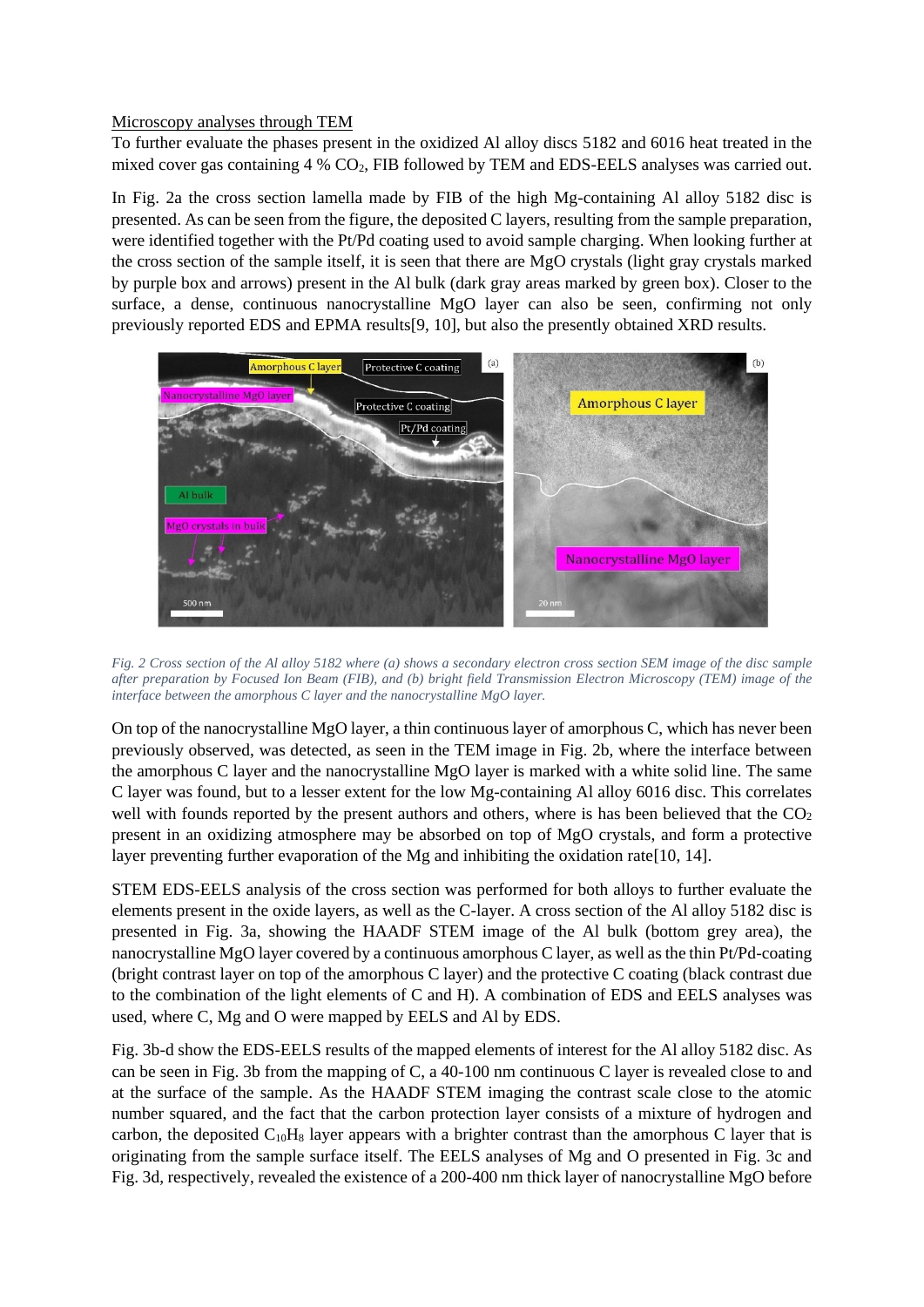reaching the Al bulk as seen in [Fig. 3e](#page-5-0). A heterogeneous distribution of MgO particles was also found to be present in the bulk of the disc sample.



*Fig. 3 (a) High Angle Annular Dark Field Scanning Transmission Electron Microscopy (HAADF STEM) image of the oxide layer of the Al alloy 5182 disc. The C (b), Mg (c), O (d) and Al (e) mappings are made from the EELS-EDS spectroscopy maps. A combination of those various maps can be found in (f).*

<span id="page-5-0"></span>With respect to the amorphous C layer on top of the nanocrystalline MgO layer, a similar layered structure was recognized for the low Mg-containing Al alloy 6016. A layer in the range of 15-120 nm of the thin amorphous C layer was identified on the top of a 160-200 nm thin nanocrystalline MgO layer. No individual MgO particles in the Al bulk were found to exist in the bulk of the disc sample, however, large  $(\leq 2 \mu m)$  MgAl<sub>2</sub>O<sub>4</sub> particles were found by STEM-EELS-EDS close to the MgO layer as a discontinuous oxide layer.

# Overall discussion

Based on the presently obtained XRD and TEM results, it is believed that the amorphous nanometer thin C layer, identified to exist for both Al alloy discs after heat treated in a mixed cover gas containing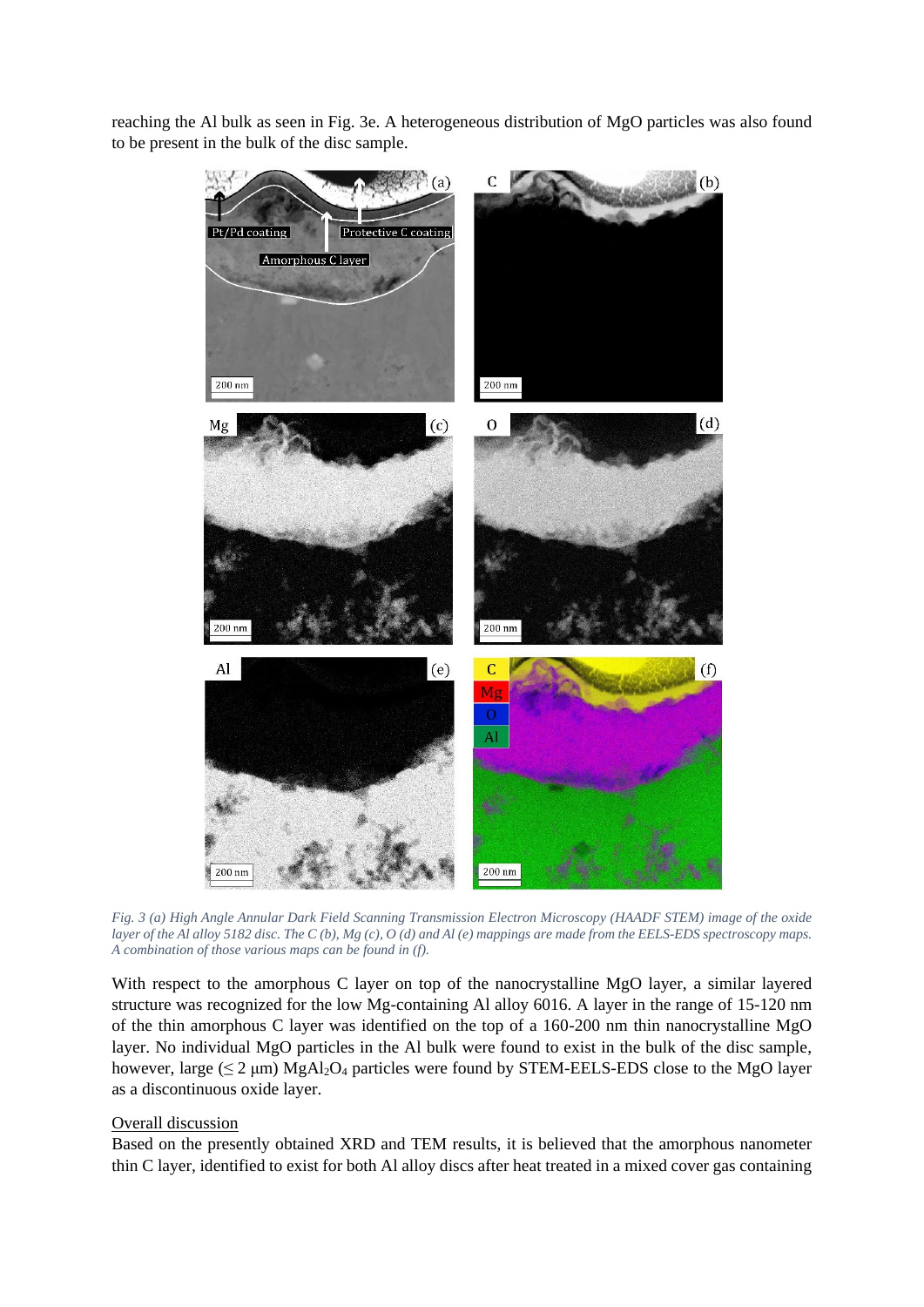4 % CO2, has an inhibiting effect on the rate of oxidation of both Mg and Al. The overall Mg concentration is also believed to play a key role in this process, as it clearly influences the thickness of the oxide layer, as well as the phases eventually formed.

[Fig.](#page-5-0) 3f summarizes the mapping of the Al alloy 5182 disc by color, where C, Mg, O and Al are represented by the colors yellow, red, blue, and green, respectively, giving MgO the color of purple. As can be seen from the figure, the presence of the nanocrystalline MgO layer, as well as the MgO particles in the bulk, correlates well with the XRD results for the same sample, as only MgO was identified to have formed during heat treatment in the mixed cover gas containing 4 % CO<sub>2</sub>. As for the Al alloy 6016 disc, MgAl2O<sup>4</sup> was identified to have been formed by both XRD and TEM.

Moreover, the EELS analysis confirmed the formation of an amorphous nanometer-thin layer of C covering the nanocrystalline MgO layer. It is believed that the standard sample preparation technique applied and the use of epoxy resin containing C-bonded chemicals has made it difficult to identify the presence of the C layer during earlier investigations.

In the case of the Al alloy 6016, it is believed that the lower Mg concentration resulted in the formation of a thinner MgO layer. After reaching steady state conditions, the formation of  $MgAl<sub>2</sub>O<sub>4</sub>$  took place, i.e. breakaway oxidation, before the amorphous C layer inhibited any further oxidation of MgO. As for the Al alloy 5182, the first oxidation step of Mg is believed not to have reached steady state before the inhibiting C layer was established, thus, no breakaway oxidation was identified to exist. Based on this, it is believed that for both Al alloys, the amorphous C layer formed on top of the MgO oxide layer seems to inhibit the evaporation of Mg rather than Al, hence, delaying the overall rate of oxidation.

# **Conclusions**

Oxidized discs of Al alloys 5182 (AlMg4.5Mn0.4) and 6016 (AlSi1.2Mg0.4), heat treated in a gas mixture with 4 %  $CO_2$ , 76 % synthetic air and 20 % Ar at 750 °C for 7 h, have been analyzed by XRD and TEM to try to establish the inhibiting effect that  $CO<sub>2</sub>$  has on the oxidation process. The analyses revealed the presence of a 200-400 nm dense nanocrystalline MgO layer close to the surface of the high Mg-containing Al alloy 5182, covered by a 40-100 nm amorphous C layer. MgO crystals were also identified further into the Al bulk. Similar behavior was recognized for the low Mg-containing Al alloy 6016, having a nanocrystalline MgO layer of only 160-200 nm covered by a 15-120 nm thin amorphous C layer. In this case, no MgO crystals were identified in the Al bulk of the disc sample, however, cubic  $MgAl<sub>2</sub>O<sub>4</sub>$  crystals were found close to the MgO layer resulting in a discontinuous oxide layer in between the MgO layer and the Al bulk. In both cases, the amorphous C layer seems to hinder further evaporation of Mg and delaying the rate of oxidation of Al and other alloying elements.

# **Future work**

The oxidized Al alloy 6016 discs will be further analyzed to clarify if there is a direct link between the Mg concentration and the thickness of the amorphous C- and nanocrystalline MgO layers, as indicated by the TEM results of the present study. X-ray Photoelectron Spectrometer (XPS) will also be used for both alloys, i.e. Al alloys 5182 and 6016, to construct a depth profile through the oxide layer towards the bulk. It is believed that this will allow a more detailed study of the C bonding in the amorphous layer, as well as the magnesium carbides identified for the high Mg-containing Al alloy 5182. Even further analysis and atomistic modelling will be performed to understand the mechanism of how the  $CO<sub>2</sub>$  interacts with the rough MgO surface.

# **Acknowledgements**

This work has been funded by the SFI Metal Production, (Centre for Research-based Innovation, 237738). The authors gratefully acknowledge the financial support from the Research Council of Norway and the partners of the SFI Metal Production. The support from the Research Council of Norway to NORTEM (197405) and NorFab (245963/F50) is also acknowledged. Finally, the authors